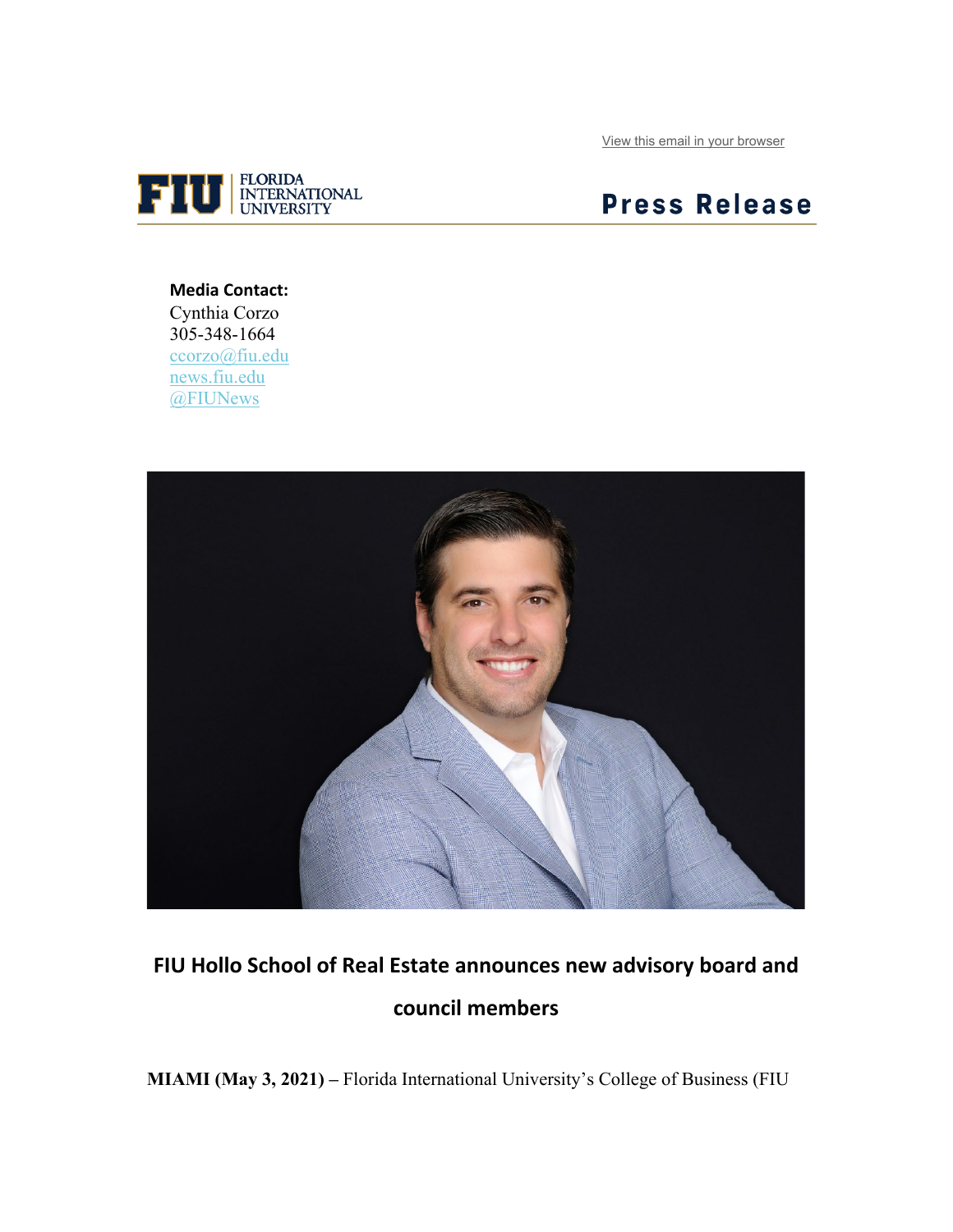Business) [Hollo School of Real Estate](https://business.fiu.edu/academic-departments/real-estate/index.cfm) has appointed two new members to its Advisory Board and Real Estate Council, a collective of global real estate leaders committed to growing and expanding the school's reach. **Jeffrey Ardizon** of The Estate Companies has joined the Real Estate Advisory Board and **Sebastian Garcia** of Lennar is the newest member of the Real Estate Council.

**Ardizon** is a principal with The Estate Companies, one of Florida's largest real estate development firms, specializing in Class A multifamily rental developments throughout the region's urban core and submarket locations. Ardizon brings significant experience identifying and evaluating off-market opportunities, temporary market dislocations, special workouts, overall capitalization and corporate strategy. Ardizon was instrumental in structuring Miami's first large-scale opportunity zone, Soleste Grand Central, a \$100+ million deal, which will deliver a 360-unit Class A multifamily project to Downtown Miami.

With nearly 10 years of experience specializing in new construction for the nation's largest home builder, Lennar homes, **Garcia** brings in-depth knowledge involving all facets of real estate development, including marketing, financing, sales and the construction process, to the Council. Throughout his career, Garcia has assisted local and international buyers throughout Latin America on investing in the Miami market. He is a third-generation real estate professional and received a Master of International Real Estate degree from FIU's Chapman Graduate School of Business.

The Hollo School of Real Estate Council and Advisory Board offer guidance on the school's curriculum, connects students with internship and job opportunities to help advance their careers, and assists in broadening the number of companies that recruit Hollo School of Real Estate graduates. Each member of the Hollo School of Real Estate Council brings deep-seeded experience, expertise and history of success in real estate across various industry sectors such as capital markets, investment, financing, fund management, risk management and fiduciary responsibility.